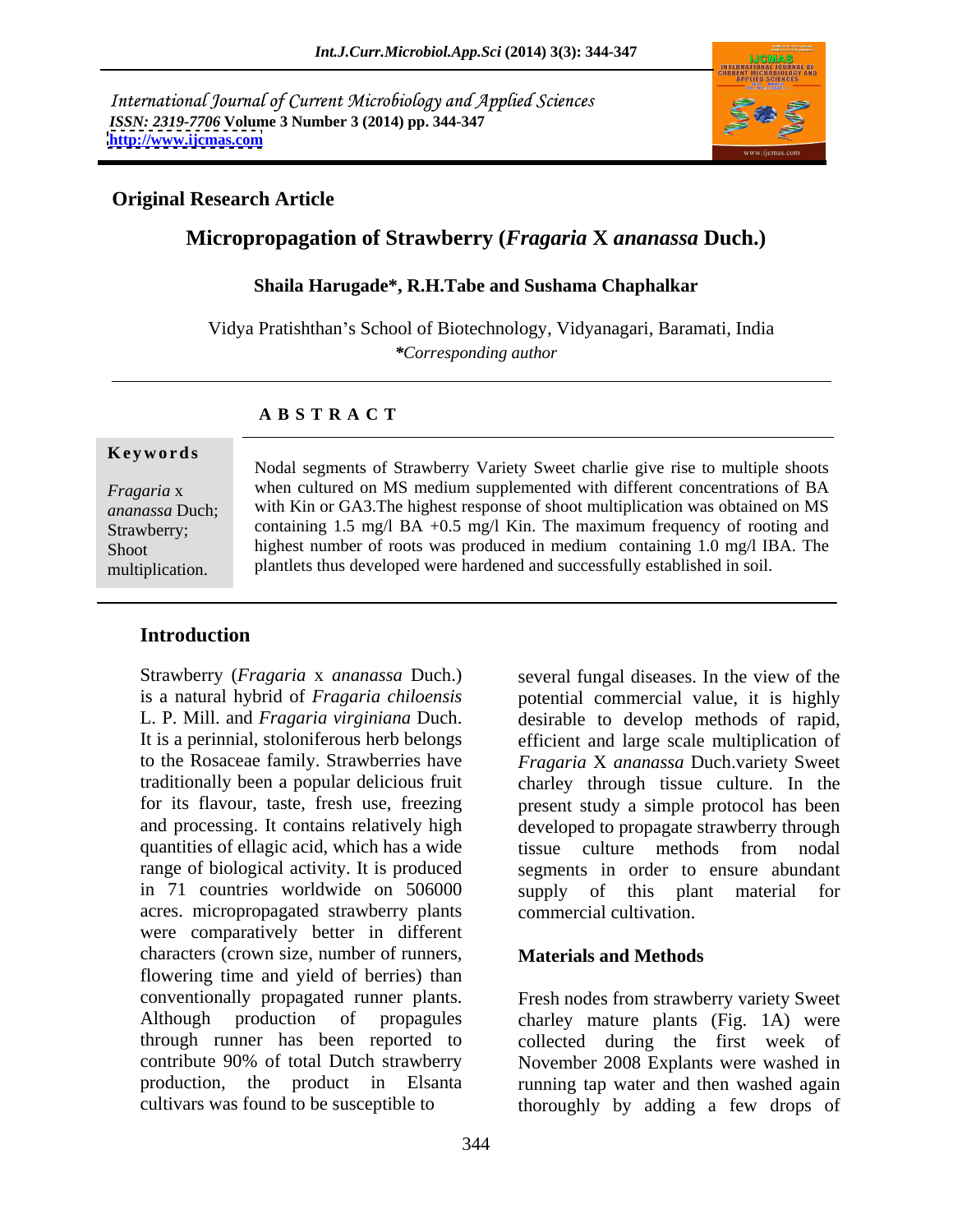Tween-20. They were then surface developed. When BA concentration was sterilized in a 0.1% mercuric chloride for 5 increased above 1.5 mg l1, the rate of min followed by rinsing them four times shoot multiplication reduced. However, with double distilled water inside the the maximum number of shoots per Laminar Air flow chamber. Small nodal explant and highest average length were segments  $(0.5-1.0 \text{ cm})$  were cultured on MS supplemented with specific When BA was supplemented with GA concentration of growth regulators (BA, KIN and GA ) singly or in combination adding 30 g l sugar (market sugar) and improve but the shoot length increased. In 0.7% agar. The pH of the medium was the present study under the moderate adjusted to 5.7 with 0.1 NaOH before combination of 1.5 mg l1 BA + 0.1-0.5 mg autoclaving at 1.06 kg/cm and 121°C for l1 KIN was found to be the ideal 20 min. The cultures were incubated at 20 combination for high frequency multiple

Subcultures were done every 21 days number of micropropagated shoots The interval. Nodal segments from the developing shoots were elongated by proliferated shoots were subcultured again subculturing on the same combinations of for further multiple shoot induction. growth regulators. Later on elongated Regenerated multiple shoots were cut and individual shoots were placed in MS medium containing different and the series of the same of the same of the same of the same of the same of the same of the same of the same of the same of the same of the same of the same of the same of the same of the same concentrations of IBA for root induction. Out of different concentrations of IBA

Data were recorded after 5 weeks for recording multiple shoot induction and<br>recording frequency. Only date which average root length being 3.68 cm rooting frequency. Only data which showed some advantageous effect were<br>included in the tables and 25 cynlog to the verse taken out from culture tubes and washed included in the tables and 25 explants were used per treatment and repeated three times. Washed times.

l1) with KIN (0.1 and 0.5 mg l1) or GA (0.1and 0.5 mg l1). Within five weeks of culture multiple shoots emerged directly from the explants. The numbers of shoots<br>in medium with  $BA + KN$  were greater in medium with BA + KIN were greater than those observed in the medium  $\frac{10}{2}$  in nariaening solution and cocopeal (5.1) giving supplemented with  $BA + GA$  The highest rate of response was obtained at 1.5 mg l BA+0.5 mg l KIN combination (Table 1) where 88% explants showed shoot proliferation and 9.3±058 shoots

 $\pm 2^{\circ}$ C with 16 h photoperiod. Shoot induction. It is observed that high shoot multiplication reduced. However, the maximum number of shoots per recorded at 1.5 mg l BA+0.1 mg l1KIN. instead of KIN the rate of shoot proliferation and number of shoot did not concentration of cytokinin reduced the growth regulators. Later on shoots were excised and used for root induction.

**Results and Discussion Secure 20 plants** to normal and stermized soluling the security of  $\mathbb{R}^n$ Out of different concentrations of IBA (0.1-1.5 mg l1) tested 1.0 mg l1 IBA proved to be the most suitable for root induction with 5 roots per explant and the average root length being 3.68 cm (Table1; fig 2). Rooted plantlets were taken out from culture tubes and washed thoroughly with tap water to remove the culture medium from the roots. Washed plantlets were sprayed with fungicide and planted to normal and sterilized soil in polybags. After 7 days the hardened plantlets were planted (Fig 3) in soil. The protocol reported here is reproducible; it has a potential for allowing a large scale micropropagation of this important plant.

> In hardening soil and  $cocopeat(3:1)$  giving poor results 10% as compare to cocopeat and perlite(3:1) giving 80% results. We carry out Primary hardening in Laboratory giving 80% survival as compare to field conditions. Secondary hardening giving 50% survival for first time.(2)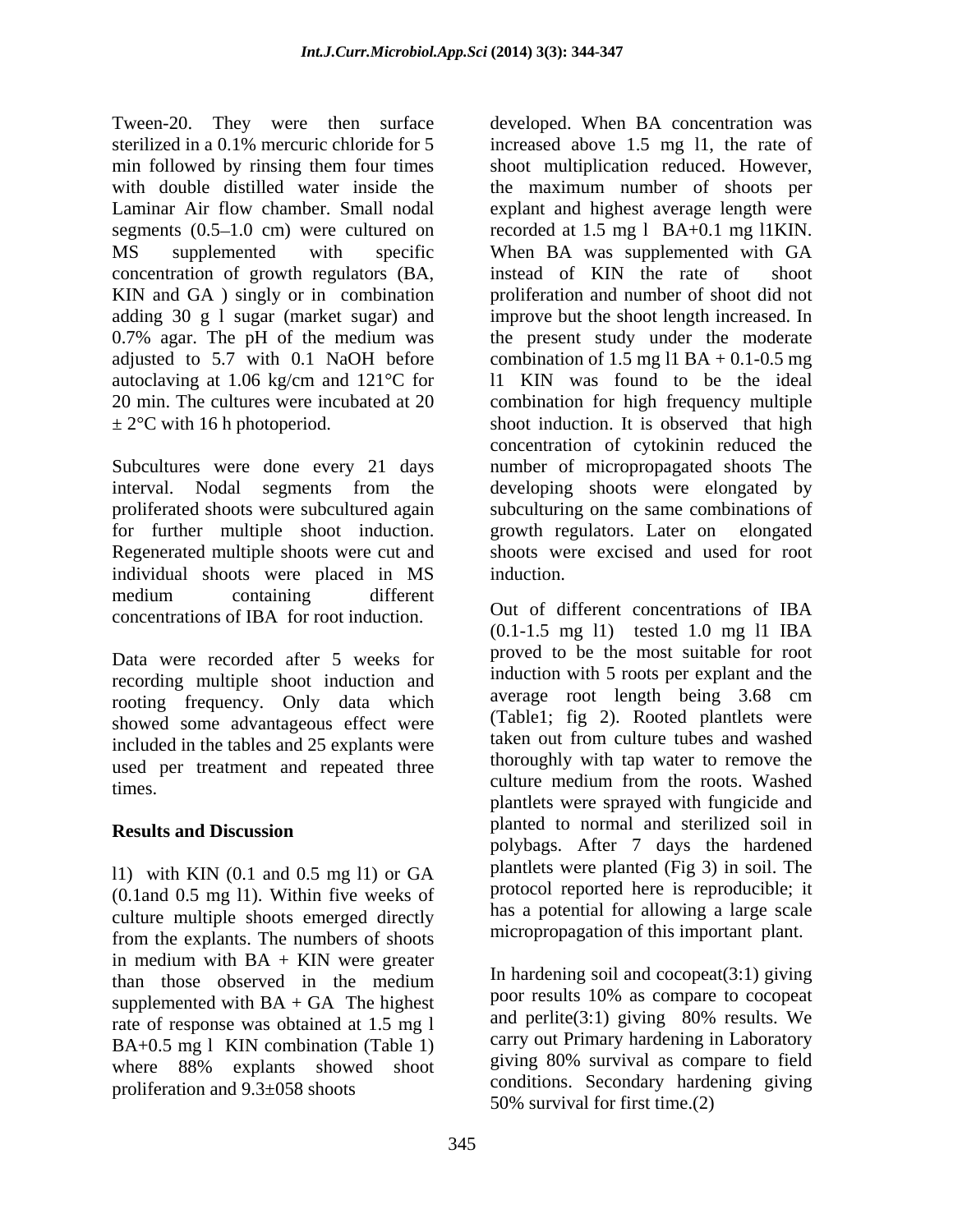| <b>Growth regulators</b><br><b>IBA Conce.</b> (mg/l) | $%$ of<br>microcutting<br>rooted | Days to root<br>formation | No. of roots/<br>microcutting | <b>Average root</b><br>length(cm) |
|------------------------------------------------------|----------------------------------|---------------------------|-------------------------------|-----------------------------------|
| 0.1                                                  | 78                               | $12 - 14$                 |                               | 1.5                               |
| 0.2                                                  | $\sqrt{2}$                       | $10-14$                   |                               | 1.7                               |
| 0.5                                                  |                                  | $10 - 14$                 |                               | 2.1                               |
| 1.0                                                  | <b>20</b>                        | $8 - 10$                  |                               |                                   |
| 1.5                                                  |                                  | $8 - 10$                  |                               |                                   |

**Table.1** Effects of different concentrations of IBA on *in vitro*rooting of shoots of strawberry variety Sweet charley after 5 weeks of culture

**Fig.1** Subcultured Strawberry **Fig.2** Rooting







**Fig.3** Transplantation **Fig.4** Hardened Strawberry